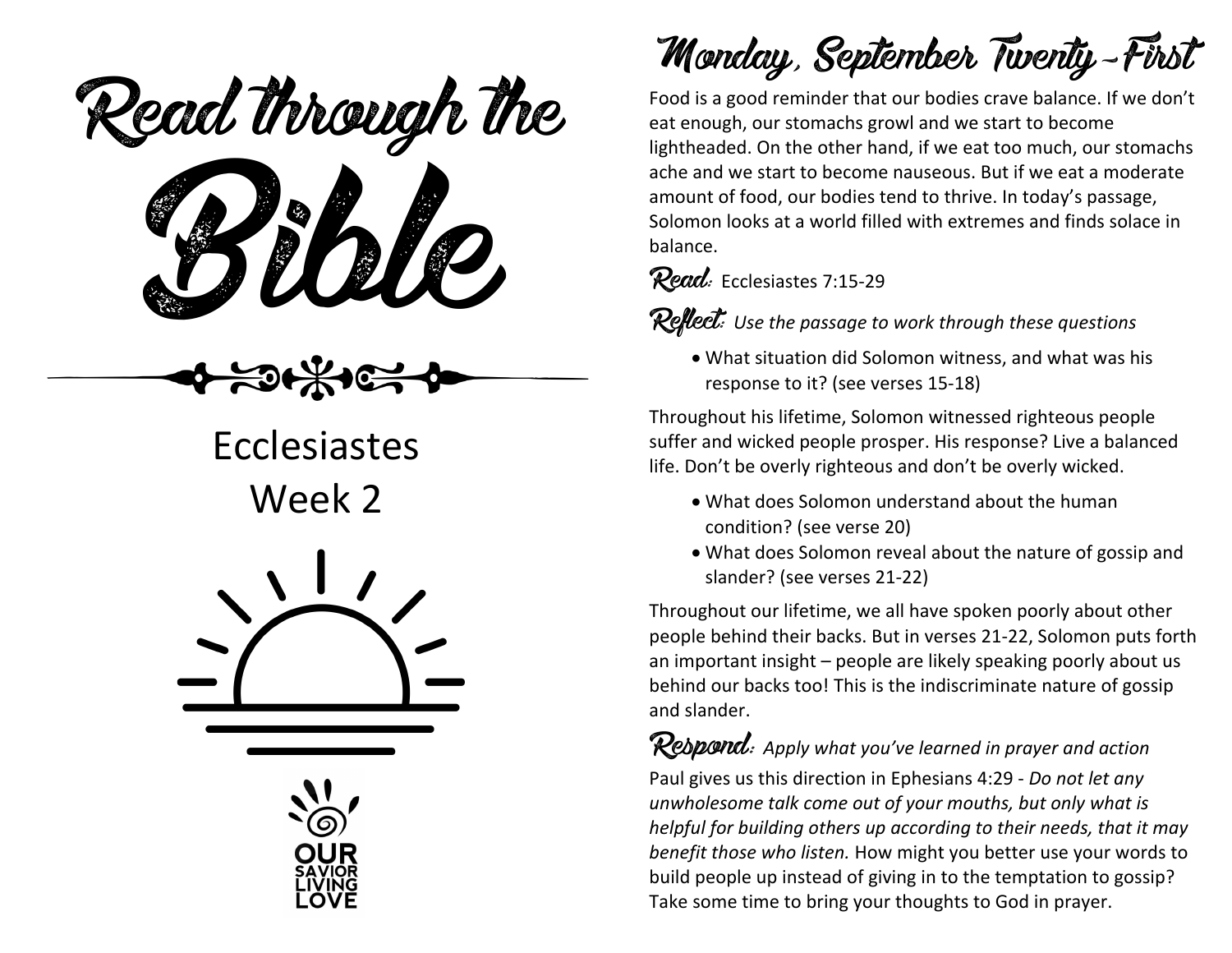## Tuesday, September Twenty-Second

Ever hurricane season, ABC Action News meteorologist Denis Philips is flooded with a variety of concerns from viewers. Because of their anxious inquiries, Denis developed what he calls Rule #7 – "Stop freaking out...until I tell you to. We're fine." At the heart of his rule is the idea that because we cannot control the future (in this case, the path of a hurricane), we shouldn't be anxious about it until we actually need to be. In today's passage, Solomon talks about our inability to control the future.

### Read: Ecclesiastes 8:1-17

#### Reflect: Use the passage to work through these questions

- What effect does wisdom have on a person? (see verse 1)
- What does Solomon say regarding our ability to control future events? (see verses 7-8)

These verses are a good reminder that as much as we may try to control our future, we are largely powerless to do so. We can certainly control some "micro" aspects of our lives (e.g. making sure you get to your appointment on time), but, as Solomon points out, we are fooling ourselves if we think we can control some of the more "macro" parts of our lives.

- What happens when the sentence for a crime is not quickly carried out? (see verse 11)
- According to Solomon, can a person truly know everything? (see verses 16-17)

After all of the wisdom that he had gained, Solomon concludes that a person cannot know everything. In this sense, we should be wary of those who claim to have all of the answers. As Solomon points out, even if they claim to understand it all, they can't really comprehend it (v. 17).

Respond: *Apply what you've learned in prayer and action* Think of a current situation that is outside of your control. Take some time in prayer to turn this situation over to God.

## Wednesday, September Twenty-Third

"C'mon, mom! Just let me go to the party." "I'm sorry, Ricky, but if there are not going to be any adults there to supervise you all, I can't let you go." "This is so ridiculous! You just want to kill all of my opportunities for fun." "That's not true, Ricky. I just want to keep you safe. Years from now when you have your own kids, you will look back and understand the wisdom in what I'm saying." In today's passage, Solomon speaks to the value of wisdom.

### Read: Ecclesiastes 9:1-18

Reflect: *Use the passage to work through these questions*

- According to Solomon, what do humans not know? (see verses 1-2)
- How do Jesus' words in Matthew 5:12 serve as a response to Solomon's conclusion in verses 5-6?

Because God Himself came into the world and revealed His plan of salvation to us by dying on the cross for our sins, we don't have to arrive at Solomon's conclusion today. Instead, we can look forward to the future with hope and assurance as we await the day when Christ will come again, and when we will experience the resurrection of the body and the life everlasting!

• How do Solomon's words in verse 11 speak against his words in 7:13 and 9:1?

Even though everything is in God's hands (9:1), sometimes, it can feel like things are left up to time and chance (9:11). As Solomon searched to understand the meaning of life, he likely came across many moments where he found this observation to be true.

• How are we to respond to the wisdom of others? (see verse 17)

Respond: *Apply what you've learned in prayer and action* Think back to the situation outside of your control from yesterday. Now that you've taken it to God, consider talking about your situation with someone who can provide insight and wisdom.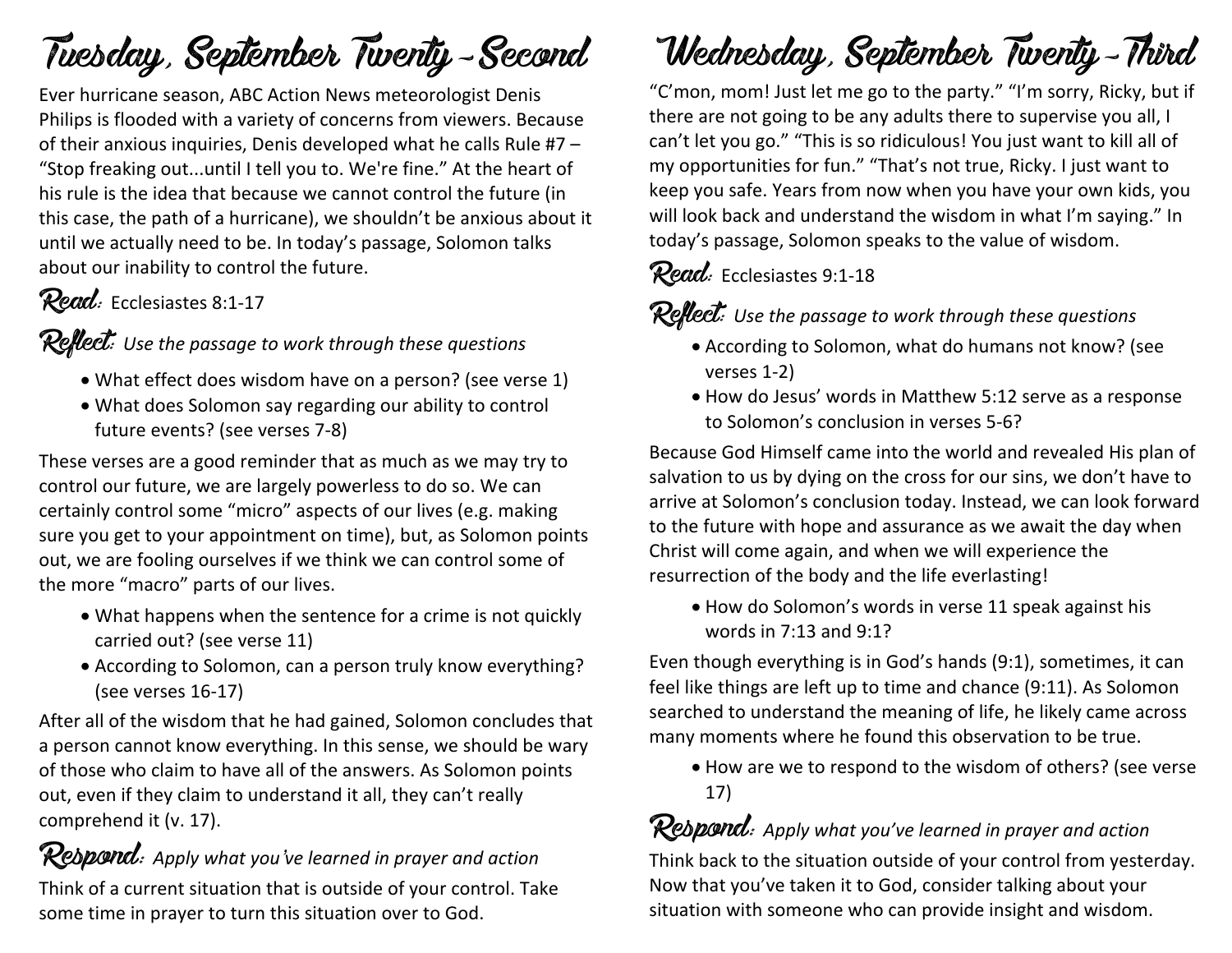## Thursday, September Twenty-Fourth

If you walk into a Home Goods or a TJMaxx, you'll likely come across a section of wall art that tastefully displays a variety of wise sayings. For example, you might come across a large canvas that says, "Before healing others, heal yourself," or you might find a small placard to hang above your door that says, "Home is the starting place of love, hope, and dreams." In today's passage, Solomon provides us with a variety of wise sayings.

## Read: Ecclesiastes 10:1-20

#### Reflect: *Use the passage to work through these questions*

• What happens when someone with wisdom and honor engages in a bit of folly? (see verse 1)

Warren Buffett once said, "It takes twenty years to build a reputation and five minutes to ruin it." What does this say about how forgiving (or unforgiving) we are as people?

• How are calmness and tranquility helpful in a heated situation? (see verse 4)

A powerful antidote for someone's anger is to approach them with calmness and tranquility. Jesus reminds us of the benefit of this approach in Matthew 5:9 – "Blessed are the peacemakers, for they will be called children of God."

• According to Solomon, what can happen when our thoughts toward others are not pure? (see verse 20)

Ever wonder where the phrase "A little bird told me…" comes from? Many historians attribute the origins of this phrase to this very verse from Ecclesiastes. The idea behind it is both informative and cautionary – word travels fast!

**Respond:** Apply what you've learned in prayer and action The next time somebody directs their anger toward you, instead of responding in a similar fashion, consciously seek peace by presenting an attitude of calmness and tranquility.

Friday, September Twenty-Fifth

Unless you are a wealth manager or enjoy watching CNBC, chances are that financial planning is not high on your priority list. Sure, you know it's important to plan for your future, but how often do you consciously consider all that can be done to set you up for financial success for years to come? In today's passage, Solomon talks about the importance of planning.

### Read: Ecclesiastes 11:1-10

Reflect: *Use the passage to work through these questions*

- How do verses 1-3 speak to the notion that the future is unpredictable, and thus, we need to plan for whatever may come our way?
- How does verse 5 speak to the notion that there are limits to human knowledge?

After meticulously examining the world around him, Solomon realized that there are just some things that humans cannot understand. Instead, we must surrender those things to God, trusting in His mighty and gracious ways.

• What advice does Solomon give to those who are young? (see verses 9-10)

Solomon had seen a lot throughout his lifetime. And he had also determined that the things he once found value in – power, wealth, work, advancement, pleasures – had failed to truly satisfy him. However, he encourages the young to be happy and enjoy the days of their youth. Perhaps he doesn't want to spoil their fun. Or perhaps he simply misses the days when he didn't see everything as meaningless. As we delve into the final chapter over the next two days, we shall see whether or not Solomon has evolved from his initial thesis in 1:2 that "everything is meaningless."

Respond: *Apply what you've learned in prayer and action* Before we head into the final chapter, consider what you might say to someone who believes (like Solomon) that life is meaningless.